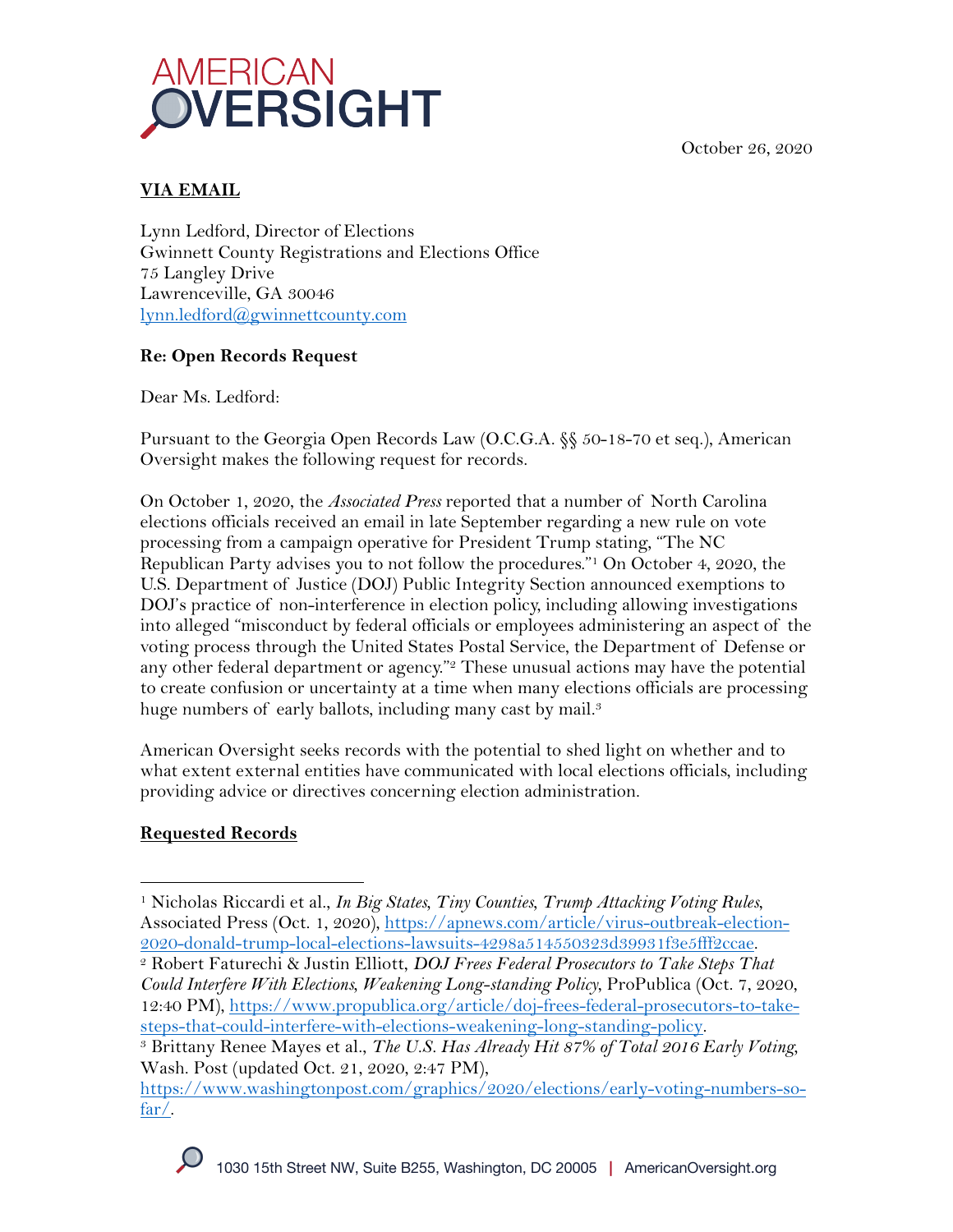American Oversight requests that your office produce the following within three business days, or provide a written description of any responsive records with a timeline for their availability within three business days:

- 1. All email communications (including emails, complete email chains, calendar invitations, and attachments thereto) between (a) Director of Elections Lynn Ledford, or Chief Deputy Division Director Kristi Royson, and (b) any of the following entities communicating from the specified email domains:
	- i. U.S. Department of Justice  $(Qus \text{doi.gov})$  or  $(Qus \text{a.doj.gov})$
	- ii. Donald J. Trump for President Campaign (@donaldtrump.com, @donaldjtrump.com, @donaldtrumpvictory.com)
	- iii. America First Action (@a1apac.org)
	- iv. The Republican National Committee  $(Qgop.com or Qrnchq.com)$
	- v. Georgia Republican Party, Inc. (@gagop.org)

For item 1 of this request, please provide all responsive records from September 1, 2020, through the date the search is conducted.

- 2. All email communications (including emails, complete email chains, calendar invitations, and attachments thereto) sent by Director of Elections Lynn Ledford, or Chief Deputy Division Director Kristi Royson, containing any of the following key terms:
	- i. RNC
	- ii. "GA GOP"
	- iii. "Democrat Party"
	- iv. "Trump Campaign"
	- v. "Election Day Operations"

For item 2 of this request, please provide all responsive records from September 15, 2020, through the date the search is conducted.

In an effort to accommodate your office and reduce the number of potentially responsive records to be processed and produced, American Oversight has limited item 2 of its request to emails sent by Director Ledford or Chief Deputy Division Director Royson. To be clear, however, American Oversight still requests that complete email chains be produced, displaying both sent and received messages. This means, for example, that both Director Ledford's response to an email containing one of the listed key terms and the initial received message are responsive to this request and should be produced.

Please notify American Oversight of any anticipated fees or costs in excess of \$100 prior to incurring such costs or fees

We understand that your office's capacity is likely limited as a result of the ongoing election. Should that be the case, we would be happy to discuss potential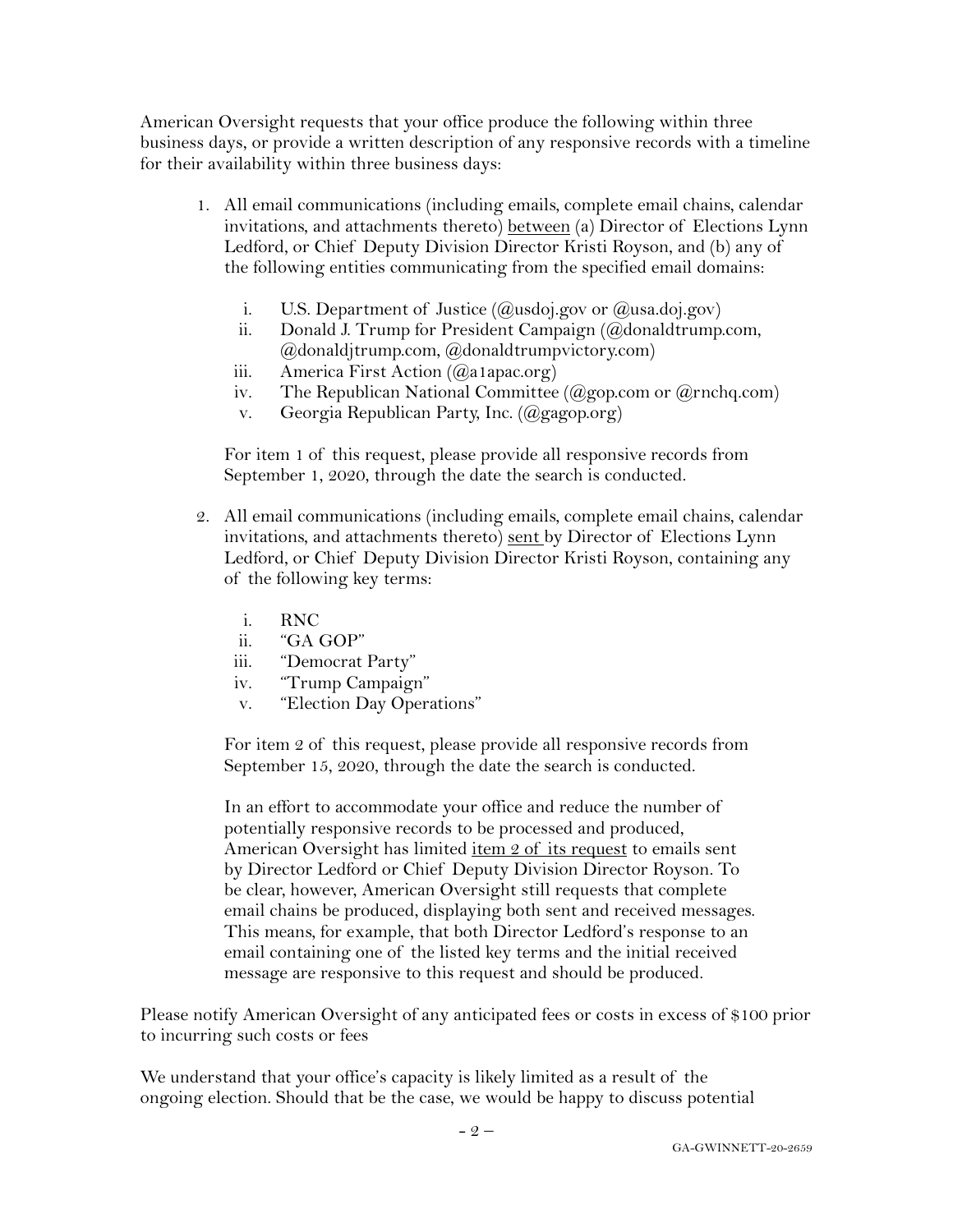streamlining or narrowing of our request or other accommodations. Please feel free to contact us at the telephone number listed in the final paragraph of this letter; we look forward to working with you.

American Oversight insists that your office use the most up-to-date technologies to search for responsive information and take steps to ensure that the most complete repositories of information are searched. American Oversight is available to work with you to craft appropriate search terms. **However, custodian searches are still required; your office may not have direct access to files stored in .PST files, outside of network drives, in paper format, or in personal email accounts.**

In the event some portions of the requested records are properly exempt from disclosure, please disclose any reasonably segregable non-exempt portions of the requested records. If it is your position that a document contains non-exempt segments, but that those non-exempt segments are so dispersed throughout the document as to make segregation impossible, please state what portion of the document is non-exempt, and how the material is dispersed throughout the document. If a request is denied in whole, please state specifically that it is not reasonable to segregate portions of the record for release.

Please take appropriate steps to ensure that records responsive to this request are not deleted by your office before the completion of processing for this request. If records potentially responsive to this request are likely to be located on systems where they are subject to potential deletion, including on a scheduled basis, please take steps to prevent that deletion, including, as appropriate, by instituting a litigation hold on those records.

To ensure that this request is properly construed, that searches are conducted in an adequate but efficient manner, and that extraneous costs are not incurred, American Oversight welcomes an opportunity to discuss its request with you before you undertake your search or incur search or duplication costs. By working together at the outset, American Oversight and your office can decrease the likelihood of costly and time-consuming litigation in the future.

Where possible, please provide responsive material in electronic format by email or in PDF or TIF format on a USB drive. Please send any responsive material being sent by mail to American Oversight, 1030 15th Street NW, Suite B255, Washington, DC 20005. If it will accelerate release of responsive records to American Oversight, please also provide responsive material on a rolling basis.

## **Conclusion**

American Oversight is a  $501(c)(3)$  nonprofit with the mission to promote transparency in government, to educate the public about government activities, and to ensure the accountability of government officials. American Oversight uses the information gathered, and its analysis of it, to educate the public through reports, press releases, or other media. American Oversight also makes materials it gathers available on its public